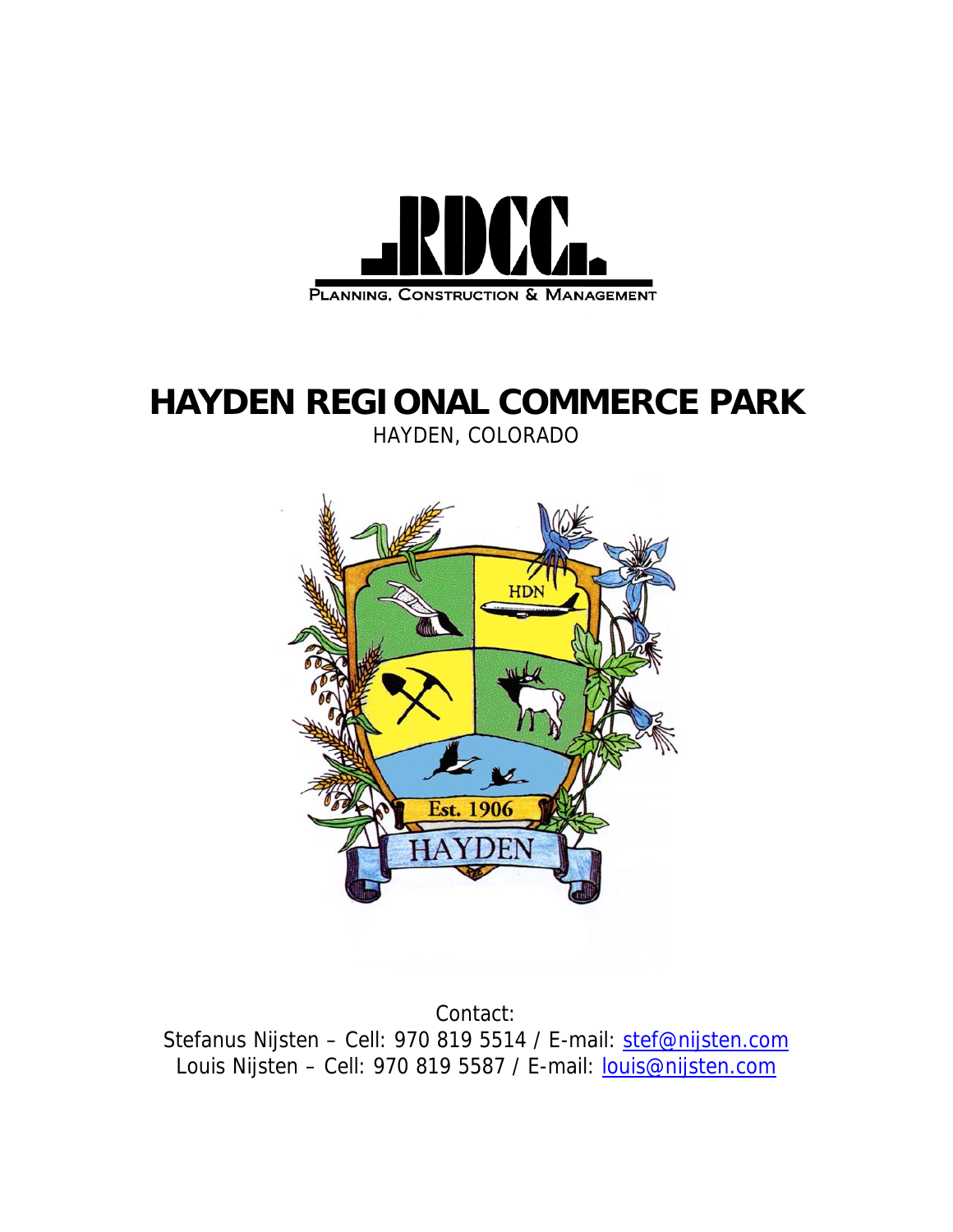## **Project Summary**

- 70 acres of light industrial, hospitality and business park zoning
- 50 acres of airport related uses
- 70 acres of auto-commercial zoning w/ 600k net s/f of retail potential
- Flat ground, visible from US 40
- Located adjacent to Yampa Valley's Regional Airport's terminal
- Along main entrance to the airport
- Regional market's population: about 30,000 + second home owners
- Hayden Incentive policy, Tax Increment Financing possible

## **Why Hayden?**

- Regional Airport (commercial and general aviation)
- Steamboat Springs winter and summer resort 20 miles to the east
- Xcel Energy Power plant
- Peabody Coal mine
- World-class hunting and fishing
- Yampa river (fishing, tubing)
- Elk head reservoir (boating, camping, fishing)
- Hayden Speedway
- Triple Crown Baseball (youth tournament bringing thousands of visitors)
- Birding
- California park (horseback, fishing, camping, hunting, hiking, snowmobiling)
- Snowshoeing, cross country skiing (Dry Creek Park)
- County Fairgrounds (clinics, stock shows, competitions, in-/out-door arena)
- Incentive policy (contact town hall for more information at 970 276 3741)
- Residential, commercial and industrial growth area for the Yampa Valley